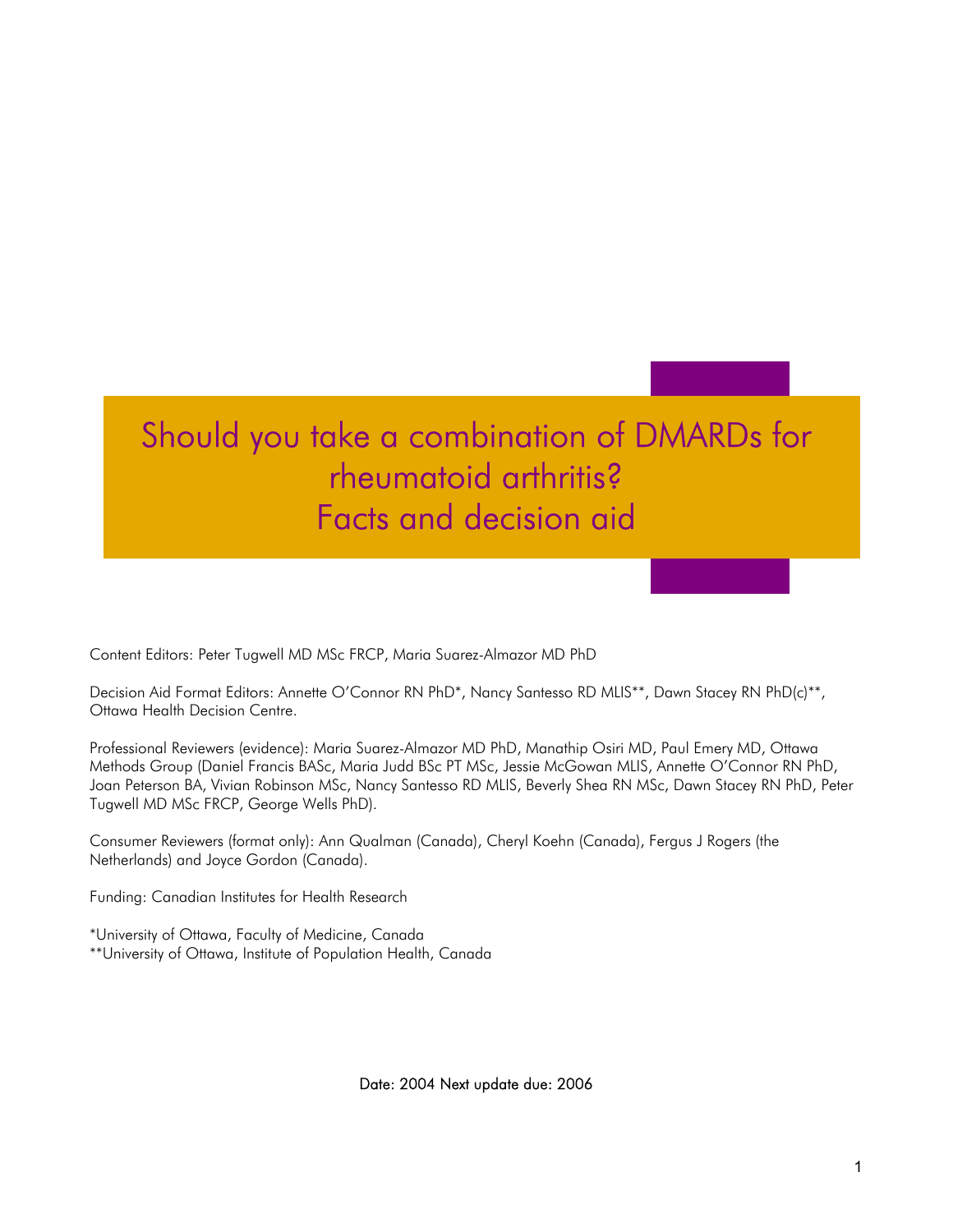#### What is rheumatoid arthritis?

It is a disease in which the body's immune system attacks its own healthy tissues. The attack happens mostly in the joints of the feet and hands, causing redness, pain, swelling, and heat around the joint. There also can be damage to the bone and nearby tissues. The pain and damage from rheumatoid arthritis which may limit a person from daily routines at home and work and affects their well-being.

The pain and swelling sometimes gets worse and then gets better on its own. But, as the disease moves on or if it is moderate or severe rheumatoid arthritis and is not treated, it may result in:

- limits to daily routines deformed joints
- 

• long-term damage to joints • a need for surgery

#### What can you do on your own to manage your disease?

 $\boxtimes$  Rest and relax  $\boxtimes$  Hot or cold packs  $\boxtimes$  Keep fit

 $\triangledown$  Movement that puts less stress on joints (such as swimming or walking)

#### What treatments are used for rheumatoid arthritis?

Four kinds of treatment may be used alone or combined. The common (generic) names of treatments are shown below:

- 1. *Pain medicine, aspirin, and non-steroidal anti-inflammatory drugs* (NSAIDs)
- Aspirin Ibuprofen Piroxicam Acetaminophen
- Indomethacin Rofecoxib Celecoxib Ketoprofen
- Sulindac Diclofenac Naproxen Tenoxicam
- Etodolac
- *2. Disease modifying antirheumatic drugs (DMARDs)*
- Antimalarials Ciclosporin Parenteral gold Auranofin
- Leflunomide Penicillamine Azathioprine Methotrexate
- Sulphasalazine Chloroquine Minocycline Cyclophosphamide
- 3 . *Biologic agents*
- Etanercept Adalimimab Anakinra Infliximab
- 4 . *Oral corticosteroids*
- Prednisolone Prednisone

#### What about other treatments you may have heard about?

There is not enough evidence about the effects of some treatments. Other treatments do not work. For example:

- Acupuncture Electropuncture Ultrasound Thermotherapy
- Electrical stimulation

#### What are your choices? How can you decide?

Treatment for your disease will depend on your condition and your doctor's advice. You need to know the good points (pros) and the bad points (cons) about a treatment before you can decide.

When your doctor offers you a choice of disease modifying anti-rheumatic drugs (DMARDs) because other drugs are not working well enough, this guide may help you.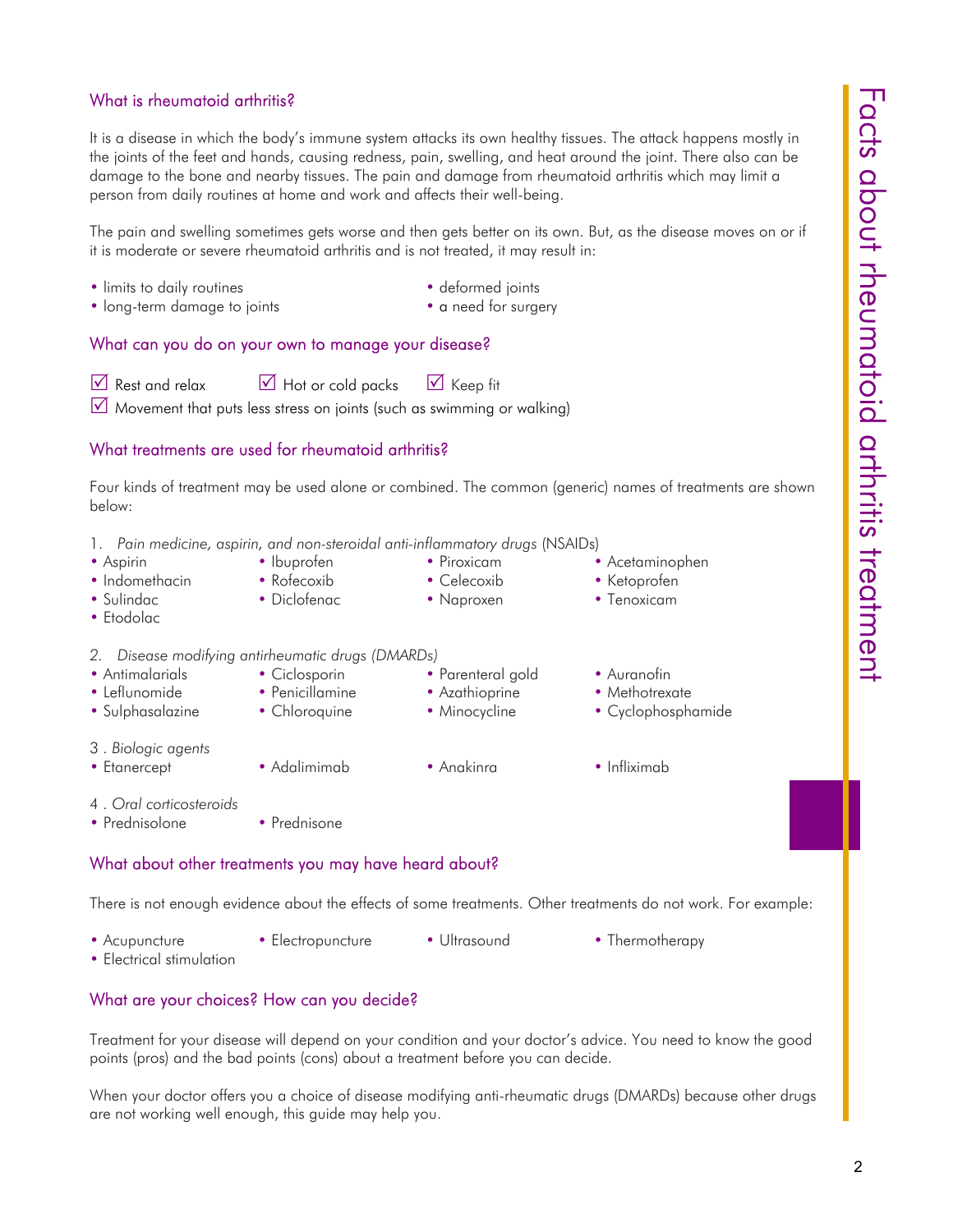### Step 1: Be clear about the choice

What are the options?

Should you take a combination of DMARDs?

#### When does this choice have to be made? Check  $\boxtimes$  one

**□** Within days **□** Within weeks □ Within months

#### How far along are you with a choice? Check  $\Box$  one

 $\Box$  You are close to making a choice  $\Box$  You have made a choice

 $\Box$  You have not thought about it yet  $\Box$  You are thinking about the choices

### Step 2: Think about the pros and cons of the options What does the research show?

Blocks of 100 faces show the 'best guess' for what happens to 100 people who try a combination of DMARDs for 2 years. Each face  $\oplus$  stands for one person.

| With methotrexate alone                                                                                                 | With a combination of DMARDs                                                                                                                                                          |
|-------------------------------------------------------------------------------------------------------------------------|---------------------------------------------------------------------------------------------------------------------------------------------------------------------------------------|
| 000000000000000000<br>@@@@@@@@@@@@@@@@@<br>@@@@@@@@@@@@@@@@@<br>@@@@@@@@@@@@@@@@@<br>000000000000000000                 | 000000000000000000<br>00000000000000000000<br>@@@@@@@@@@@@@@@@@<br>000000000000000000<br>000000000000000000                                                                           |
| 33 people may improve pain, stiffness, joint<br>tenderness and swelling and overall disease a<br>lot                    | 40to 70 people may improve a lot (7 to 37 more<br>people than with methotrexate)                                                                                                      |
| 67 people may not improve a lot                                                                                         | 30 to 60 people may not improve a lot                                                                                                                                                 |
| @@@@@@@@@@@@@@@@<br>000000000000000000<br>(200000000000000000000<br>099999999999999999999<br>@@@@@@@@@@@@@@@@@          | @@@@@@@@@@@@@@@@<br>@@@@@@@@@@@@@@@@@<br>(988999888899999888999<br>@@@@@@@@@@@@@@@@@<br>@@@@@@@@@@@@@@@@@                                                                             |
| 19 people may stop taking methotrexate due to<br>side effects such as infections and stomach<br>and intestinal problems | 19 people may stop taking a combination of<br>DMARDs due to side effects such as infections,<br>stomach and intestinal problems and weight gain<br>(same number as with methotrexate) |
| 81 do not stop their drugs due to side effects                                                                          | 81 do not stop their drugs due to side effects                                                                                                                                        |

\*\*\*\* Ribbons show the strength of results from research studies.

 $\spadesuit$  Platinum: Research results from a well done review of 2 or more randomised controlled studies. Each study was well done and had at least 100 people in it.  $\tilde{\blacktriangle}$  Gold: Research results from at least one well done randomised controlled study that had at least 100 people in the study.  $\bullet$  Silver: Research results from studies that were not as strong. There may have been too few people in the study or the study was not well done. **A** Bronze: Expert views and experiences, or cases of what happened to someone taking a treatment.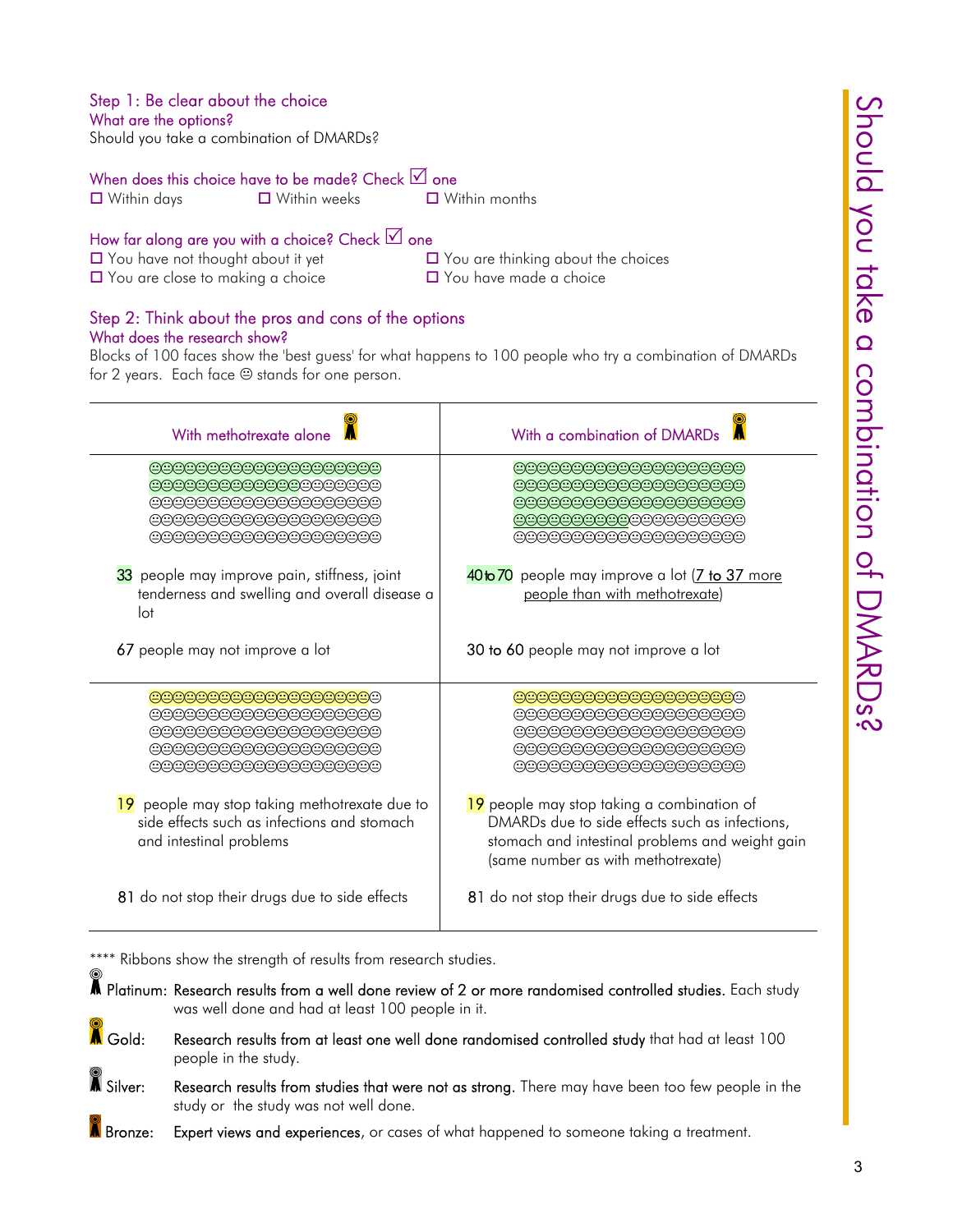#### What do you think of the pros and cons of a combination of DMARDs?

The information below is from 1 review and 10 more studies. These studies tested a combination of DMARDs in people with rheumatoid arthritis. The studies lasted up to 2 years.

1. Review the common pros and cons.

2. Add any other pros and cons that matter to you.

3. Show how much each pro and con matters to you. Circle one (\*) star if it matters a little to you and up to five (\*\*\*\*\*) stars if it matters a lot to you.

| PROS AND CONS OF A COMBINATION OF DMARDS                                          |                                       |  |                                                                              |                                       |  |  |  |  |
|-----------------------------------------------------------------------------------|---------------------------------------|--|------------------------------------------------------------------------------|---------------------------------------|--|--|--|--|
| <b>PROS</b>                                                                       | How much<br>does it matter<br>to you? |  | <b>CONS</b>                                                                  | How much<br>does it matter<br>to you? |  |  |  |  |
| Improves pain, stiffness, joint<br>tenderness and swelling and<br>overall disease | $\star$                               |  | Side effects: headache, rash,<br>lung infections, stomach upset,<br>diarrhea |                                       |  |  |  |  |
| More helpful than one<br>DMARD on its own                                         |                                       |  | More pills to take each day                                                  |                                       |  |  |  |  |
| Other pros:                                                                       |                                       |  | Extra clinic visits and blood<br>tests needed                                |                                       |  |  |  |  |
|                                                                                   |                                       |  | Cost of medicine                                                             |                                       |  |  |  |  |
|                                                                                   |                                       |  | Other cons:                                                                  |                                       |  |  |  |  |

#### What do you think about taking a combination of DMARDs? Check  $\boxtimes$  one

20 September 20 September 20 September 20 September 20 September 20 September 20 September 20 September 20 Sep You are willing to take this treatment Pros matter more to you than the Cons Unsure You are not willing to take this treatment Cons matter more to you than the Pros

#### Step 3: What role do you want to have in choosing your treatment? Check  $\boxtimes$  one

 $\Box$  You prefer to choose on your own after listening to the opinions of others.

 $\Box$  You prefer to share the choice with:

 $\Box$  You prefer someone else to choose for you, namely: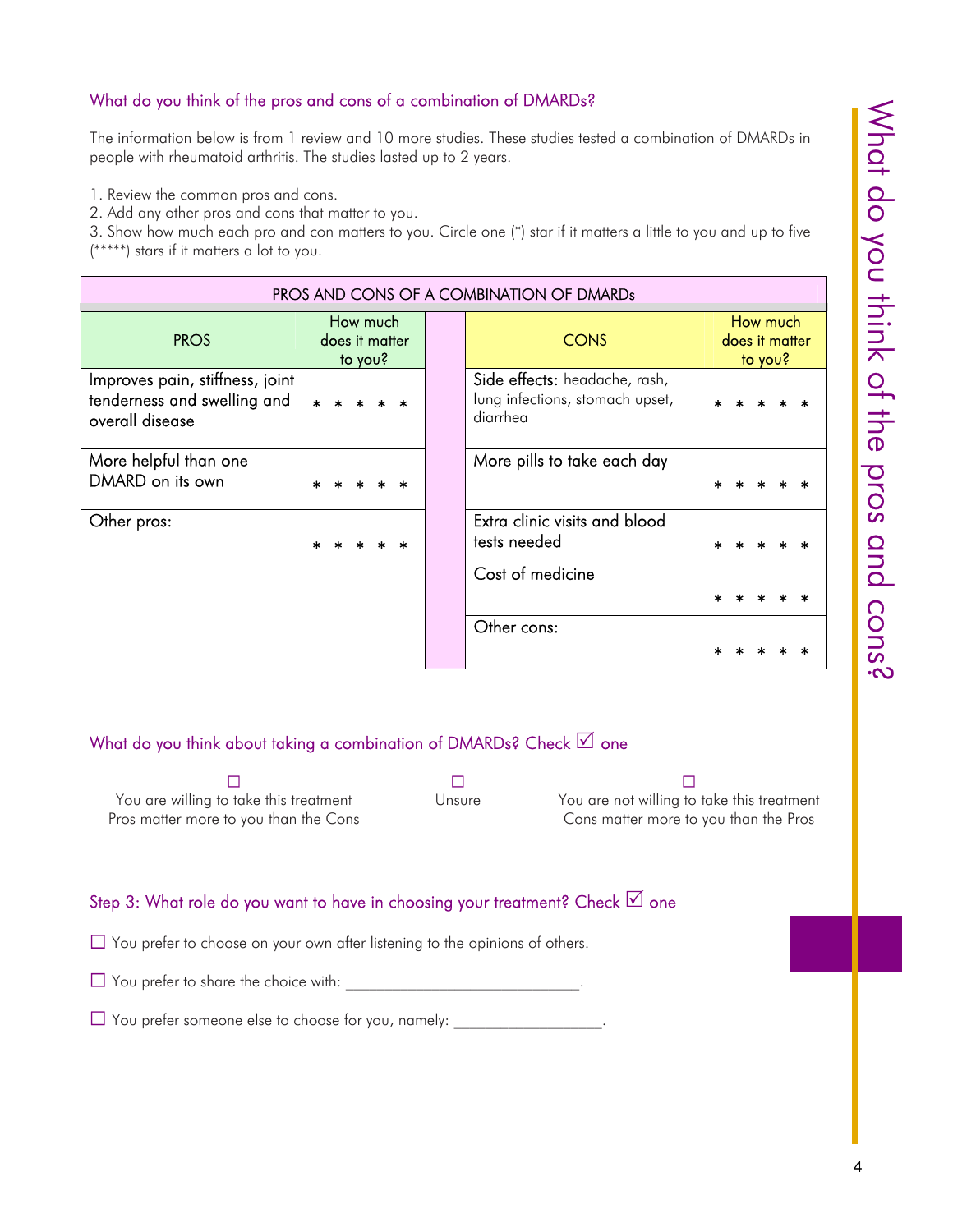|               | Step 4: Find out what else you need to help you make the choice                                                          |                          |                        | Next  |
|---------------|--------------------------------------------------------------------------------------------------------------------------|--------------------------|------------------------|-------|
| <b>Facts</b>  | Do you know which options you have?                                                                                      | $\Box$ Yes               | $\Box$ No              |       |
|               | Do you know both the good and bad points of each<br>option?                                                              | $\Box$ Yes               | $\Box$ No              | Sqeps |
| <b>Values</b> | Are you clear about which good and bad points matter<br>most to you?                                                     | $\Box$ Yes               | $\Box$ No              |       |
| Support       | Do you have enough support and advice from others to<br>make a choice?<br>Are you choosing without pressure from others? | $\Box$ Yes<br>$\Box$ Yes | $\Box$ No<br>$\Box$ No |       |
| Certainty     | Do you feel sure about the best choice for you?                                                                          | $\Box$ Yes               | $\Box$ No              |       |

*If you answered "No" to many of these questions, you should talk to your doctor.*

### Step 5: Plan the next steps

#### What do you need to do before you make this choice?

For instance – talk to your doctor, read more about this treatment and other treatments.

#### Step 6: Share your answers on this form with your doctor

It will help your doctor understand what you think about this treatment.

Decisional Conflict Scale © A O'Connor 1993, Revised 2004. Format based on the Ottawa Personal Decision Guide © 2000, A O'Connor, D Stacey, University of Ottawa, Ottawa Health Research Institute.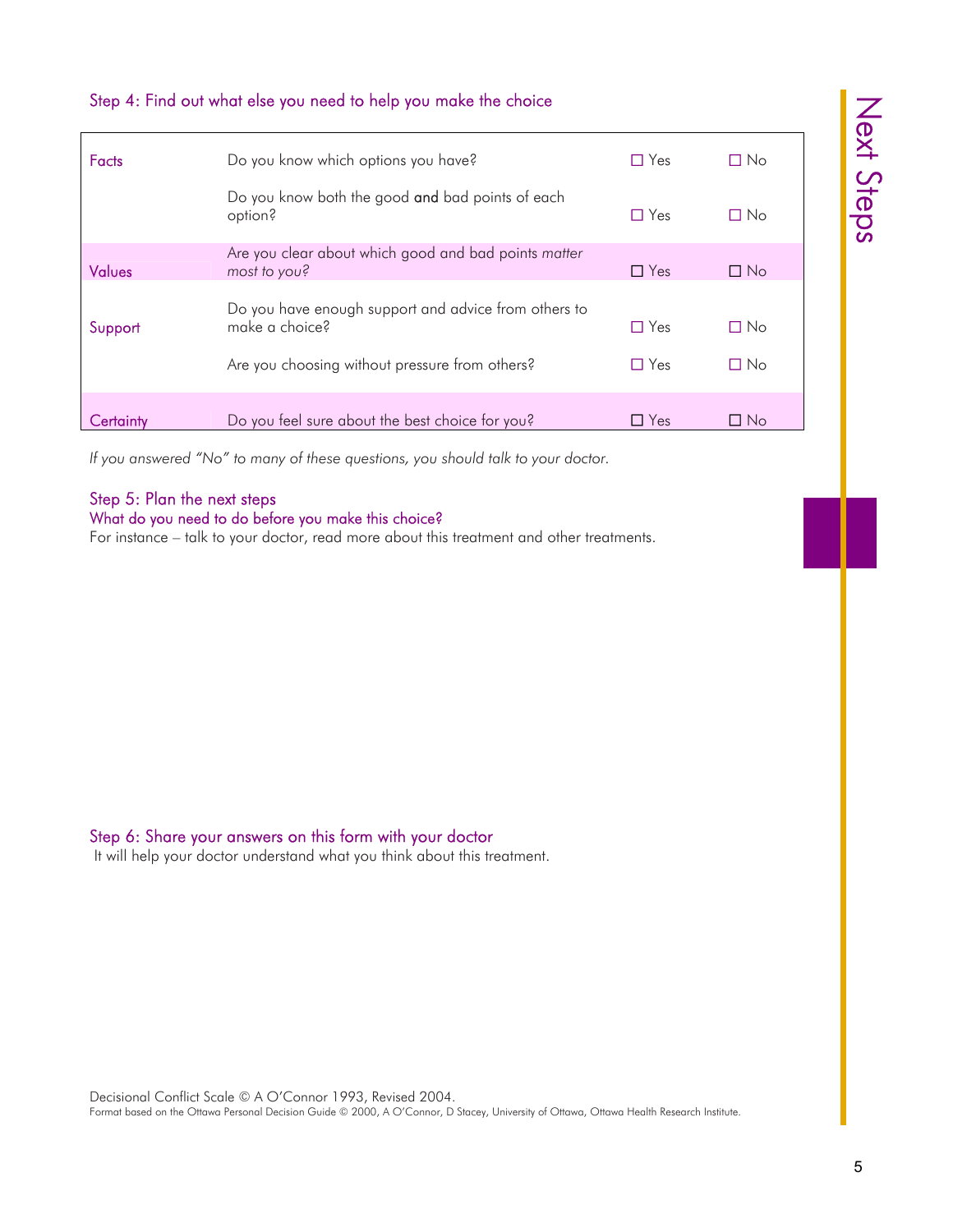# Appendix A: Key Words are Defined

Rheumatoid arthritis is a disease in which the body's immune system attacks its own healthy tissues. The attack happens mostly in the joints of the feet and hands, causing redness, pain, swelling, and heat around the joint. There also can be damage to the bone and nearby tissues. The pain and damage from rheumatoid arthritis limits people's ability to do daily routines at home and work and affects their well-being.

The pain and swelling sometimes gets worse and then gets better on its own. However, as the disease moves on or if it is moderate or severe rheumatoid arthritis and is not treated, it may result in:

- limited daily routines deformed joints
- long-term damage to joints a need for surgery
- -

Pain varies from person to person. When it is severe, it can limit your daily routines at home and at work. Also, it can get in the way of how you feel about your well-being.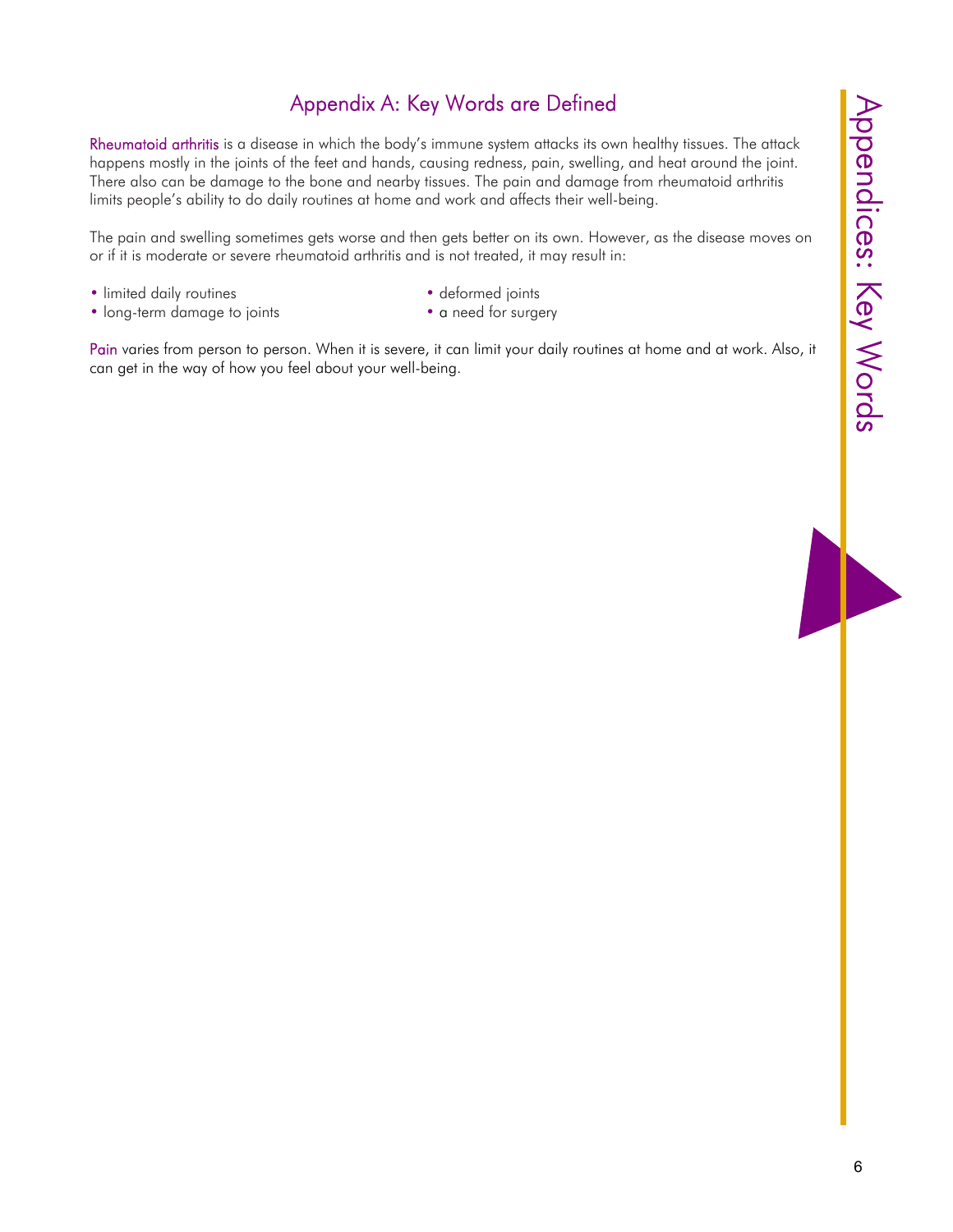## Appendix B: Facts and Numbers Behind the Decision Aid

#### These facts are only for those who want to know more about how the decision aid was made. To make your choice, you do not need to read it.

The following are the data sources, assumptions and calculations used in this decision aid. These are the best estimates based on available data. Data are subject to review as more information becomes available.

The information presented in this patient decision aid was based on evidence referenced in Appendix C (below).

It is assumed that patients who participated in the research studies used as the data sources for this patient decision aid would be similar to patients who would use the decision aid.

Author disclosure: None of the authors or their institutional affiliations can gain financially from the information contained within this patient decision aid.

Reading level: This decision aid is estimated to be able to be understood by patients with less than grade 8 reading level. Readability was calculated using the SMOG index.

#### This patient decision aid meets the following draft standards of the IPDAS Collaboration © 2004:

X Used a systematic development process

See credentials of review team. Physician & consumers revised the decision aid (see list of developers). The needs assessment and review is underway with patients and physicians who were not involved in its development.\*

X Provided information on the condition, options, and their outcomes

health condition, options (including doing nothing), natural history, procedures involved, positive & negative features of options, probabilities of outcomes.

X Presented probabilities of outcomes (benefits and harms)

Uses event rates, comparing same denominator, same period of time and balanced frames. Describes uncertainty around probabilities (our best guess), using more than one method (numbers, words, diagrams). There is no tailoring of probabilities to individual risk categories. Refers to reference of source of probabilities.

X Clarified values and suggested ways to communicate values with the practitioner

Describes features and physical, emotional, and social effects (Summary and glossary). Asks people to think about which positive and negative features matter most using balance scales and rating exercises. Suggests patient share their worksheet with the practitioner Used personal stories of how others' made their decision

Not included.

X Guided or coached in deliberation and communication.

Uses step-by-step process. Uses worksheet and suggests sharing it with practitioner.

No coaching offered but could be used with a coach.

\_X\_\_ Disclosed conflicts of interest

Funding source disclosed for development and distributing. Discloses conflicts of interest of authors and affiliations.

 $X$  Delivered the decision aid on the internet. Currently available only as a PDF on the internet.

An interactive internet version is under development.<sup>\*</sup>

X Balanced the presentation of options.

Compares positive and negative features with similar detail and emphasis (font, order, display). Field testing for balance is underway.\* X Used plain language.

Plain language specialist reviewed the decision aid and readability level < grade 8 by SMOG.

X Based information on up-to-date scientific evidence

pending Evaluated its effectiveness; currently being evaluated.\*

\* underway in CIHR grant 2004 (Brehaut, Tugwell & O'Connor)

### Appendix C: References

Calguneri M, Pay S, Caliskaner Z, et al. Combination therapy versus monotherapy for the treatment of patients with rheumatoid arthritis. Clin Exp Rheumatol1999;17(6): 699–704.

Dougados M, Combe B, Cantagrel A, et al.Combination therapy in early rheumatoid arthritis: a randomised, controlled, double blind 52 week clinical trial of sulphasalazine and methotrexate compared with the single components. Ann Rheum Dis1999;58(4):220–5.

Ferraccioli GF, Gremese E, Tomietto P, et al. Analysis of improvements, full responses, remission and toxicity in rheumatoid patients treated with step-up combination therapy (methotrexate, cyclosporin A, sulphasalazine) or monotherapy for three years. Rheumatology (Oxford) S2002;41(8):892–8.

Landewe RB, Boers M, Verhoeven AC, et al. COBRA combination therapy in patients with early rheumatoid arthritis: long-term structural benefits of a brief intervention. Arthritis Rheum 2002;46(2):347–56.